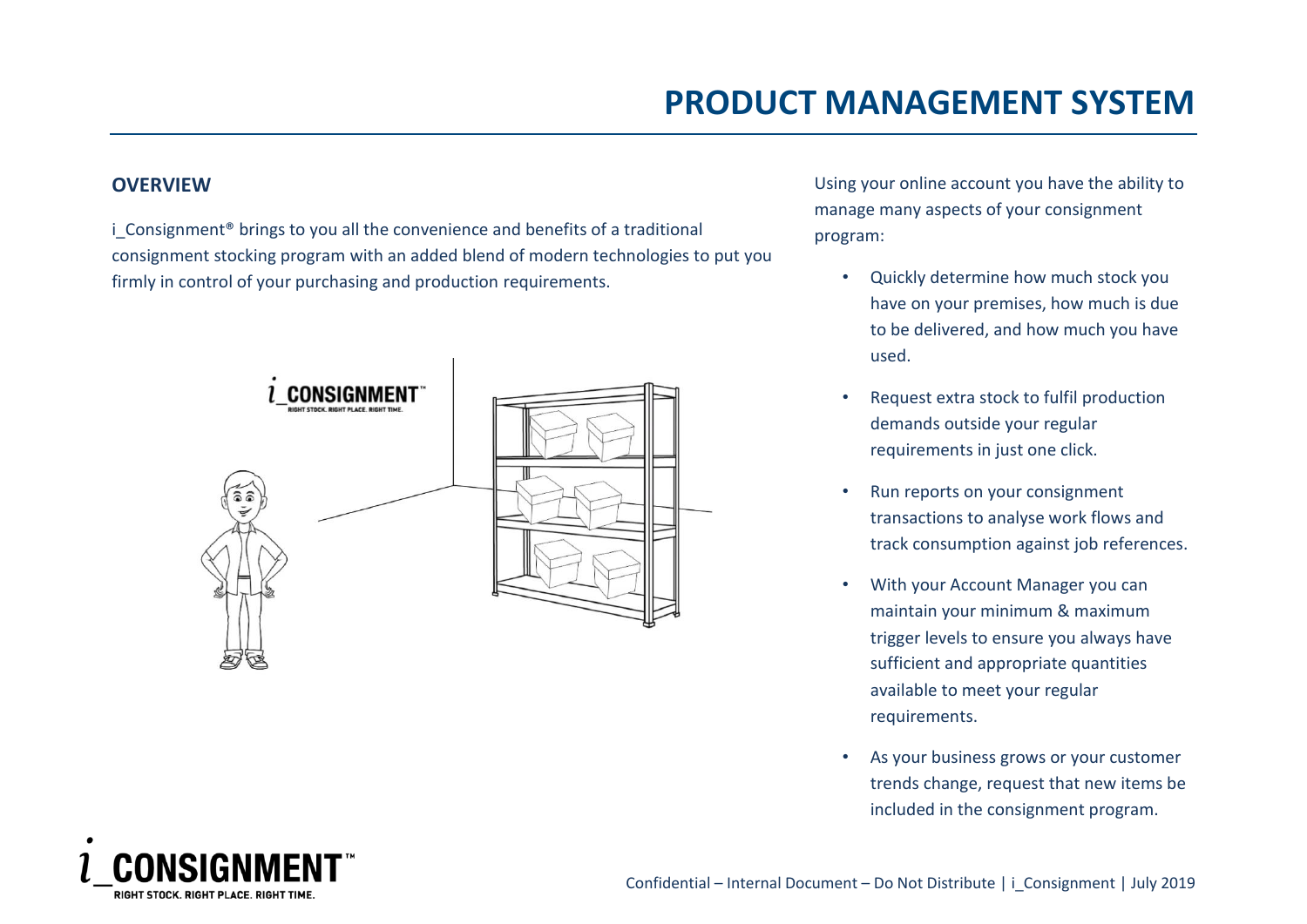### THE **LOGIN** SCREEN

| A https://bjball.iconsignment.co.nz<br>$\leftarrow$<br>$\rightarrow$ C<br>$\bullet$<br><b>INSIGNMENT</b> "<br>CO.<br>RIGHT STOCK. RIGHT PLACE. RIGHT TIME. |                                                                                                                                                             | Q ☆<br>$\bullet$ |
|------------------------------------------------------------------------------------------------------------------------------------------------------------|-------------------------------------------------------------------------------------------------------------------------------------------------------------|------------------|
|                                                                                                                                                            |                                                                                                                                                             |                  |
|                                                                                                                                                            |                                                                                                                                                             |                  |
|                                                                                                                                                            | i_Consignment Sign In                                                                                                                                       |                  |
| Username                                                                                                                                                   | Α                                                                                                                                                           |                  |
| Password                                                                                                                                                   | ⊕                                                                                                                                                           |                  |
| Remember me                                                                                                                                                |                                                                                                                                                             |                  |
|                                                                                                                                                            | <b>●</b> Login                                                                                                                                              |                  |
|                                                                                                                                                            |                                                                                                                                                             |                  |
|                                                                                                                                                            |                                                                                                                                                             |                  |
|                                                                                                                                                            |                                                                                                                                                             |                  |
|                                                                                                                                                            |                                                                                                                                                             |                  |
|                                                                                                                                                            |                                                                                                                                                             |                  |
|                                                                                                                                                            | To activate a username or request assistance contact 0800 106 606   sales@bjball.co.nz<br>i_Consignment patent information<br>v4.0.0 @ 2019 BJ Ball Limited |                  |

Visit<https://bjball.iconsignment.co.nz/> to log into the *i* Consingnment portal.

If you do not have a username contact our sales team for assistance in setting this up.

**Tip** If you have already logged into the Online Paper Portal then you will not need to log in again and you will be able to skip this step.

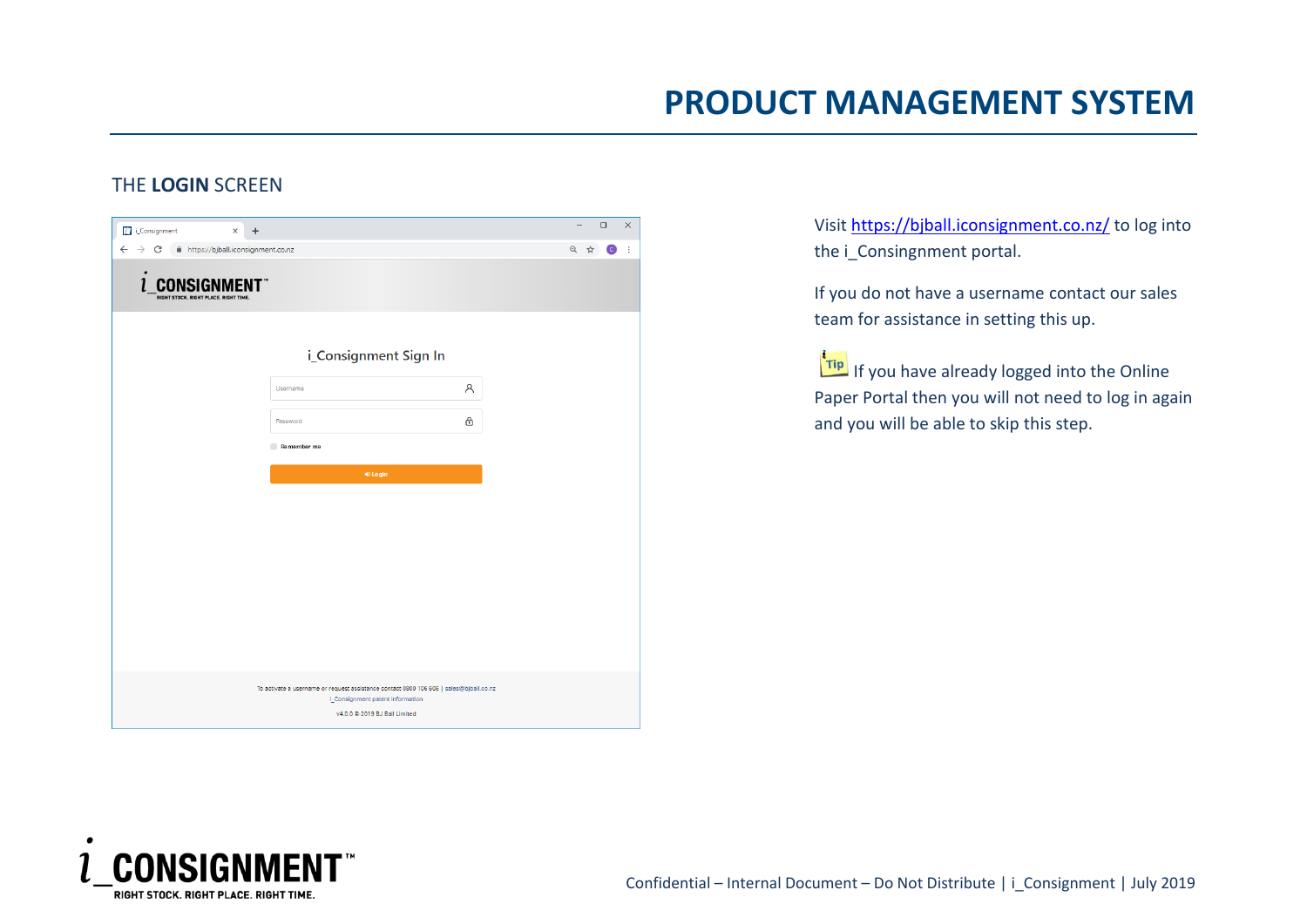### THE **HOME** MENU

| <b>D</b> i_Consignment<br>$\ddot{}$<br>$\times$                                                                                                 |                         |       |                                                                                        |     | $\Box$                   |     |
|-------------------------------------------------------------------------------------------------------------------------------------------------|-------------------------|-------|----------------------------------------------------------------------------------------|-----|--------------------------|-----|
| https://bjball.iconsignment.co.nz/portal/index.php<br>$\rightarrow$<br>С<br><b>INSIGNMENT</b> "<br>CO.<br>RIGHT STOCK, RIGHT PLACE, RIGHT TIME. |                         |       |                                                                                        |     | 07 Q ☆                   | [C] |
| <b>HOME</b><br><b>I CONSIGNMENT</b>                                                                                                             |                         |       |                                                                                        |     | <b>LOGOUT</b>            |     |
| <b>Stock Alerts</b>                                                                                                                             | <b>View Consumption</b> |       | <b>Expected Replenishments</b>                                                         |     | <b>View Consignments</b> |     |
| No Stock Alerts to display.                                                                                                                     |                         | CODE  | <b>NAME</b>                                                                            | QTY | <b>Status</b>            |     |
|                                                                                                                                                 |                         | 30699 | Yes 80GSM A4 LG (Orange wrap - 5<br>reams/box)                                         | 25  | En Route                 |     |
|                                                                                                                                                 |                         | 11005 | Silk Gloss 113GSM 320x450 LG                                                           | 10  | Processing               |     |
|                                                                                                                                                 |                         | 70720 | MACtac Digital TS6629ST Gloss Sheets<br>450x320                                        | 6   | Processing               |     |
|                                                                                                                                                 |                         |       |                                                                                        |     |                          |     |
|                                                                                                                                                 |                         |       |                                                                                        |     |                          |     |
|                                                                                                                                                 |                         |       |                                                                                        |     |                          |     |
|                                                                                                                                                 |                         |       |                                                                                        |     |                          |     |
|                                                                                                                                                 |                         |       |                                                                                        |     |                          |     |
|                                                                                                                                                 |                         |       |                                                                                        |     |                          |     |
|                                                                                                                                                 |                         |       |                                                                                        |     |                          |     |
|                                                                                                                                                 |                         |       |                                                                                        |     |                          |     |
| You are logged in as: test.user<br>7h 59m 51s   Change Password                                                                                 |                         |       | To activate a username or request assistance contact 0800 106 606   sales@bjball.co.nz |     |                          |     |

The **HOME** menu screen displays important summary information.

The below notes describe each summary panel:

**1. Stock Alerts** – this area displays stock items which have a current quantity below the set minimum, but a replenishment request has not yet been automatically generated. Stock alerts typically update 1-2 times a day.

**2. Expected Replenishments** – this area displays the status of the most recent replenishment transactions and will update throughout the day:

| processing: | accepted by BJ Ball               |
|-------------|-----------------------------------|
| enroute:    | replenishment is out for delivery |
| accepted:   | replenishment has been delivered  |

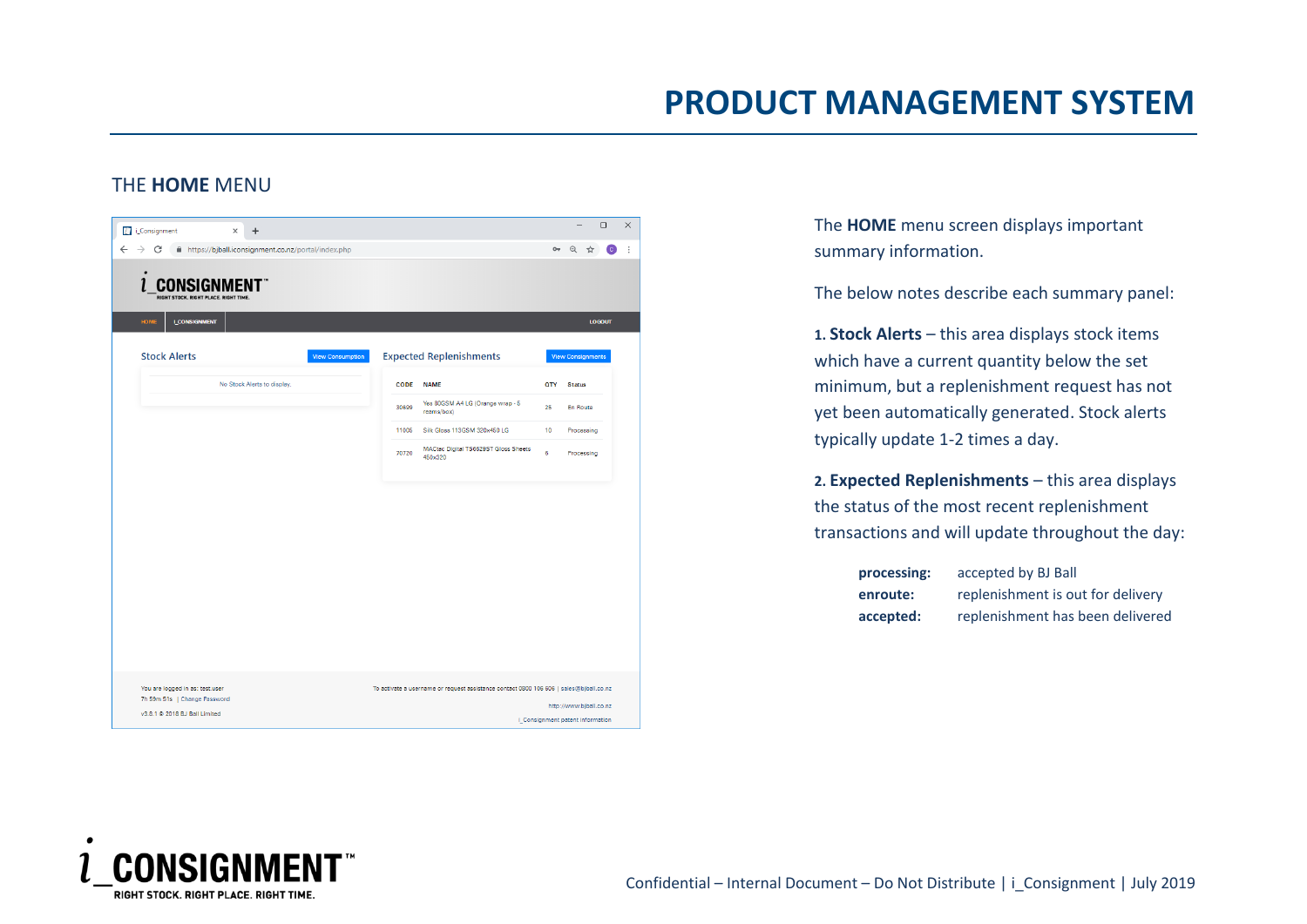## THE **I\_CONSIGNMENT** SCREEN

| <b>T</b> i_Consignment           | $^{+}$<br>×                                                                                               |       |               |                  |                   |                 |                                                                                        |   |                     |   |                | $\Box$         |
|----------------------------------|-----------------------------------------------------------------------------------------------------------|-------|---------------|------------------|-------------------|-----------------|----------------------------------------------------------------------------------------|---|---------------------|---|----------------|----------------|
| C<br>$\rightarrow$               | filmttps://bjball.iconsignment.co.nz/portal/i_consignment/list-iconsignment.php/?&tab=1&company_id=TWd Or |       |               |                  |                   |                 |                                                                                        |   |                     | Q | ☆              | $\overline{c}$ |
| $\bullet$                        | RIGHT STOCK, RIGHT PLACE, RIGHT TIME.                                                                     |       |               |                  |                   |                 |                                                                                        |   |                     |   |                |                |
| <b>HOME</b>                      | <b>I_CONSIGNMENT</b>                                                                                      |       |               |                  |                   |                 |                                                                                        |   |                     |   |                | <b>LOGOUT</b>  |
|                                  | i_Consignment Search                                                                                      |       |               |                  |                   |                 |                                                                                        |   |                     |   |                |                |
| <b>Customer</b><br>ACME PRINT CO |                                                                                                           |       |               |                  |                   |                 |                                                                                        |   |                     |   |                |                |
|                                  |                                                                                                           |       |               |                  |                   |                 |                                                                                        |   |                     |   |                |                |
|                                  | Consume                                                                                                   | Usage |               |                  | <b>Deliveries</b> |                 |                                                                                        |   | i Consignment Setup |   |                |                |
|                                  |                                                                                                           |       |               |                  |                   |                 |                                                                                        |   |                     |   |                |                |
|                                  | <b>Consume Filters</b>                                                                                    |       |               |                  |                   |                 |                                                                                        |   |                     |   |                | O              |
| $Code \div$                      | Name $\div$                                                                                               |       | Config $\div$ | Unit $\div$      | Min<br>٥<br>Oty   | Max<br>٠<br>Oty | Current<br>Oty                                                                         | ٠ | Next<br>Replenish   | ٠ | <b>Actions</b> |                |
| 30699                            | Yes 80GSM A4 LG (Orange wrap - 5 reams/box)                                                               |       | 1:STK         | <b>PK500</b>     | 5                 | 25              | $\bullet$                                                                              |   | $\bullet$           |   | E              | с              |
| 72249                            | 7272SG (CHOCOLATE METALLIC FOIL)                                                                          |       | 1:610X122     | MTR <sub>2</sub> | 10                | 50              | 100                                                                                    |   | $\circ$             |   | н              | ъ              |
| 70720                            | MACtac Digital TS6629ST Gloss Sheets<br>450x320                                                           |       | 1:STK         | <b>PK200</b>     | 3                 | 6               | $\bullet$                                                                              |   | $\circ$             |   | Е              | ъ              |
| 11005                            | Silk Gloss 113GSM 320x450 LG                                                                              |       | 1:STK         | <b>PK500</b>     | 5                 | 10              | $\bullet$                                                                              |   | $\bullet$           |   | E              |                |
| 4 items in 1 pages               |                                                                                                           |       |               |                  |                   |                 | Number of rows: 10                                                                     |   |                     |   |                |                |
|                                  | You are logged in as: test.user<br>7h 59m 57s   Change Password                                           |       |               |                  |                   |                 | To activate a username or request assistance contact 0800 106 606   sales@bjball.co.nz |   |                     |   |                |                |

On the i\_consignment® menu option there are 4 tabs to help manage your consignment program:

1. CONSUME

- 2. USAGE
- 3. DELIVERIES
- 4. i\_CONSIGNMENT SETUP

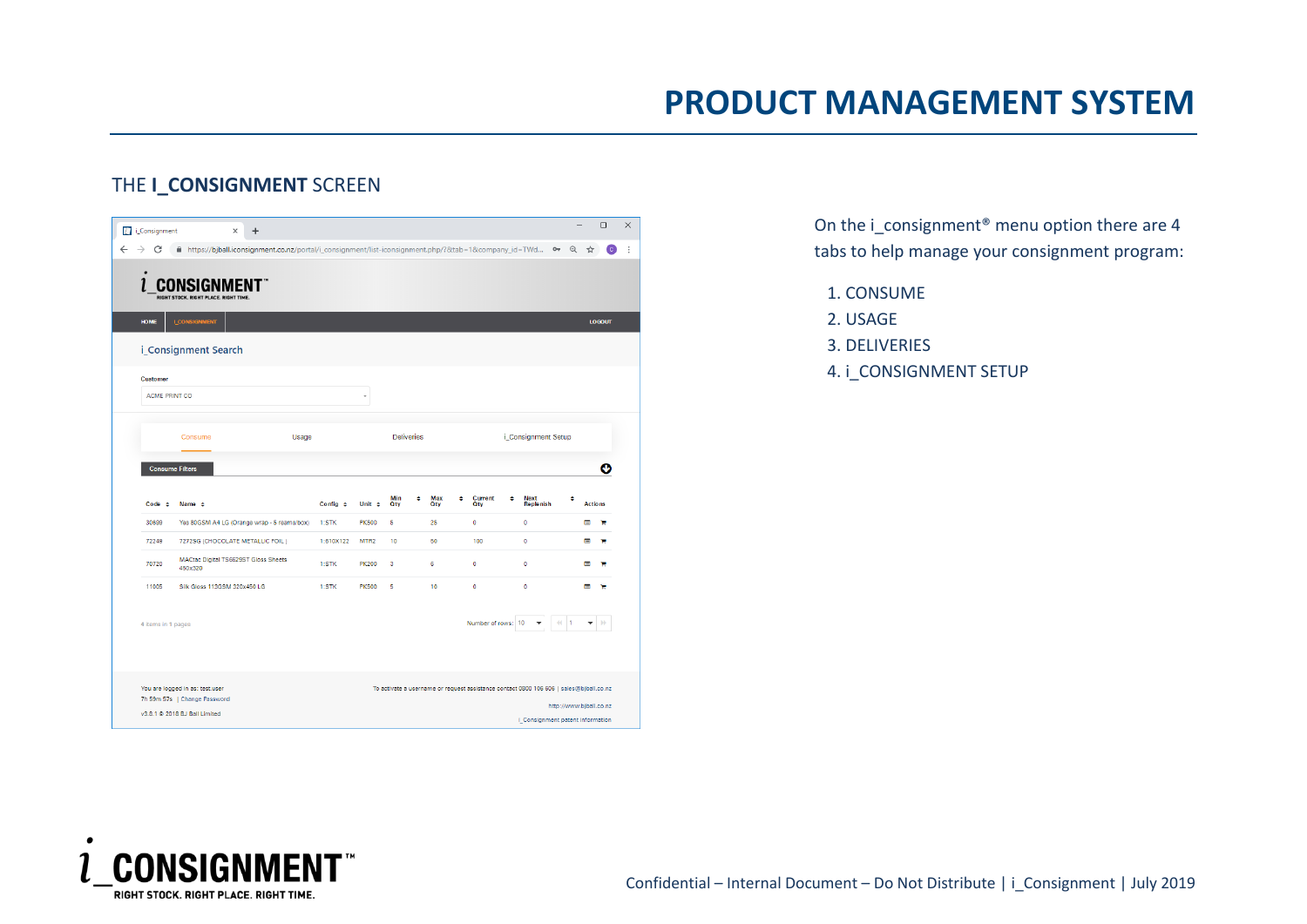## THE **I\_CONSIGNMENT SETUP** TAB

| C                  | filmttps://bjball.iconsignment.co.nz/portal/i_consignment/list-iconsignment.php/?&tab=4&company_id=T |                             |                          |                   |                 |                 |                              | $\mathsf{o}_\tau$              | Q<br>☆ | c              |
|--------------------|------------------------------------------------------------------------------------------------------|-----------------------------|--------------------------|-------------------|-----------------|-----------------|------------------------------|--------------------------------|--------|----------------|
|                    | RIGHT STOCK. RIGHT PLACE. RIGHT TIME                                                                 |                             |                          |                   |                 |                 |                              |                                |        |                |
| <b>HOME</b>        | <b>I_CONSIGNMENT</b>                                                                                 |                             |                          |                   |                 |                 |                              |                                |        | <b>LOGOUT</b>  |
|                    | i_Consignment Search                                                                                 |                             |                          |                   |                 |                 |                              |                                |        |                |
| <b>Customer</b>    |                                                                                                      |                             |                          |                   |                 |                 |                              |                                |        |                |
| ACME PRINT CO      |                                                                                                      |                             | $\overline{\phantom{a}}$ |                   |                 |                 |                              |                                |        |                |
|                    | Consume                                                                                              | Usage                       |                          | <b>Deliveries</b> |                 |                 |                              | i_Consignment Setup            |        |                |
|                    |                                                                                                      |                             |                          |                   |                 |                 |                              |                                |        |                |
|                    |                                                                                                      |                             |                          |                   |                 |                 |                              |                                |        |                |
|                    | i Consignment Setup Filters                                                                          |                             |                          |                   |                 |                 |                              |                                |        | O              |
| $Code \div$        | Name $\div$                                                                                          | Warehouse $\Leftrightarrow$ | Config $\div$            | Unit $\div$       | Min<br>٥<br>Oty | Max<br>٠<br>Qty | Current $\div$<br><b>Oty</b> | Requested $\div$<br><b>Oty</b> |        | <b>Actions</b> |
| 30699              | Yes 80GSM A4 LG (Orange wrap - 5<br>reams/box)                                                       | A1A                         | 1:STK                    | <b>PK500</b>      | 5               | 25              | 0                            | o                              | 盟      | c              |
| 72249              | 7272SG (CHOCOLATE METALLIC FOIL)                                                                     | A <sub>1</sub> A            | 1:610X122                | MTR <sub>2</sub>  | 10              | 50              | 100                          | 0                              | 엻      | c              |
| 70720              | MACtac Digital TS6629ST Gloss Sheets<br>450x320                                                      | A <sub>1</sub> A            | 1:STK                    | <b>PK200</b>      | 3               | 6               | $\bullet$                    | $\bullet$                      | 엻      | c              |
| 11005              | Silk Gloss 113GSM 320x450 LG                                                                         | A1A                         | 1:STK                    | <b>PK500</b>      | 5               | 10              | $\mathbf{0}$                 | o                              | 盟      | ø              |
| 4 items in 1 pages |                                                                                                      |                             |                          |                   |                 |                 | Number of rows: 10           | 41                             |        |                |

From this tab you can request replenishments, and generate replacement QR barcodes.

#### Replenishments

A manual replenishment allows you to request additional stock be delivered over and above your usual usage. Such a scenario would occur when you required more stock than was available for an unexpected requirement (ie a large unplanned job or spike in demand).

### QR Barcodes

The i Consignment system has also been developed to be used on a mobile device or tablet. This allows you to capture usage of product in real time as you use it.

By scanning the products' QR code you will be quickly directed to the usage page in your mobile devices browser for you to record the quantity consumed.

From this screen you can print the required QR codes to locate on your product racking.

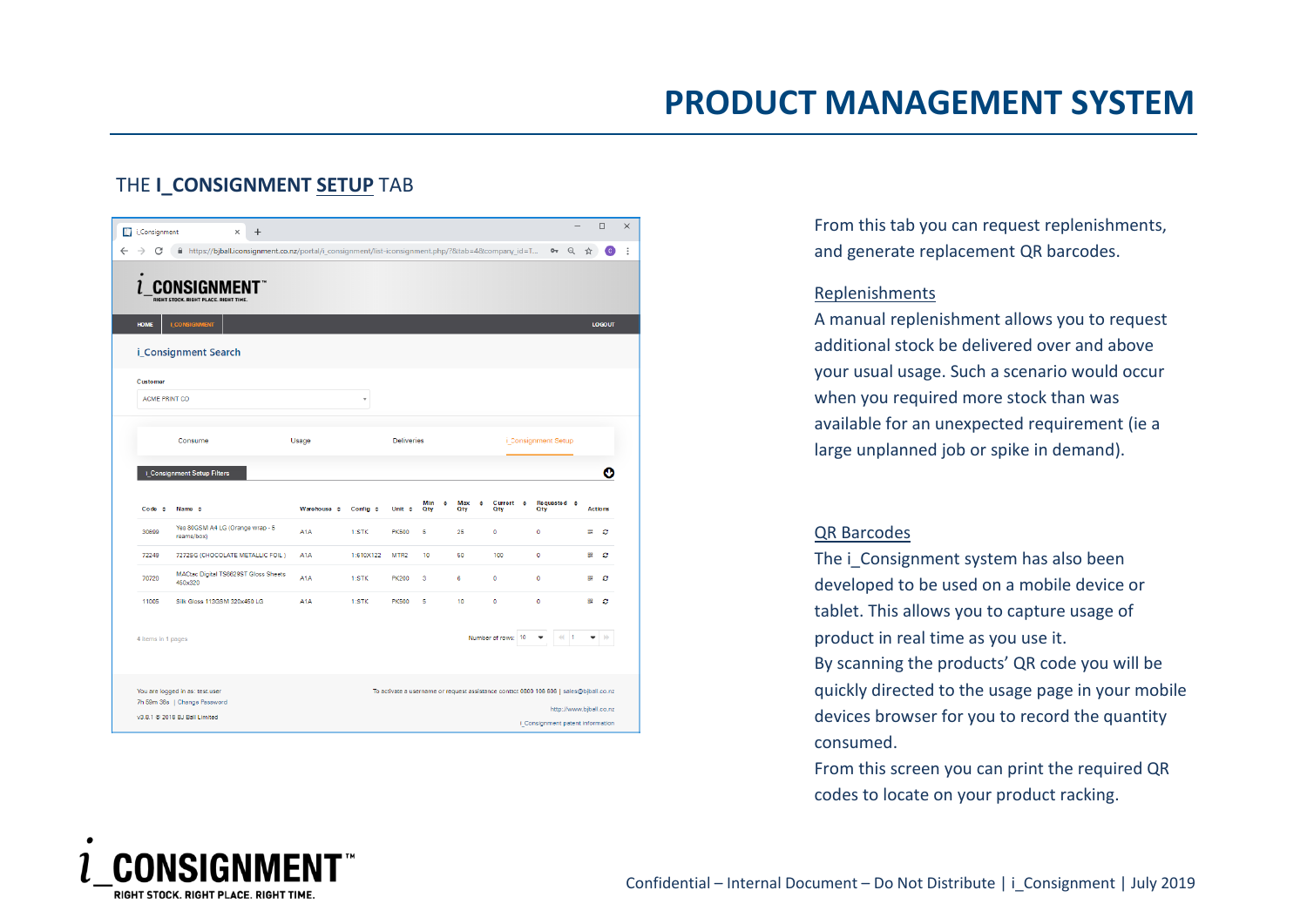## **I\_CONSIGNMENT** QR CODES





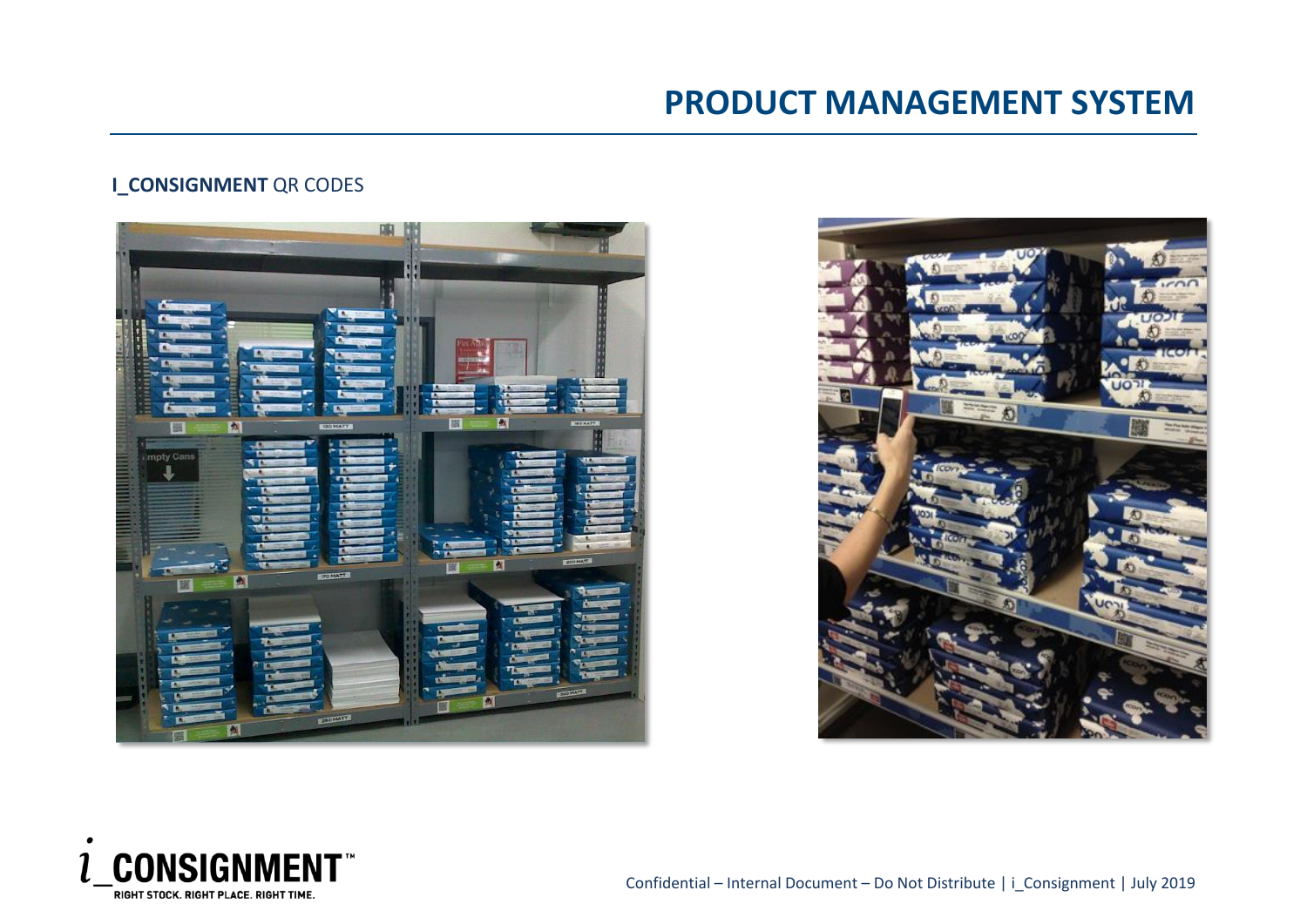### THE **I\_CONSIGNMENT SETUP** TAB

| <b>LOGOUT</b><br>i Consignment Setup             |
|--------------------------------------------------|
|                                                  |
|                                                  |
|                                                  |
|                                                  |
|                                                  |
|                                                  |
| c                                                |
|                                                  |
| Requested $\div$<br><b>Oty</b><br><b>Actions</b> |
| 髁<br>ø                                           |
|                                                  |
| ø<br>엻                                           |
| 용<br>c                                           |
| 盟<br>ø                                           |
|                                                  |

To add new products to your i\_consignment stocking program you will need to contact your Account Manager.

After consultation with your Account Manager they will set your minimum level to the point at which if you dropped below this level you would have enough product on hand to see you through until a replenishment delivery arrives.

The quantity replenished when you are below your minimum will be the difference between your quantity on hand and the maximum quantity set with your Account Manager.

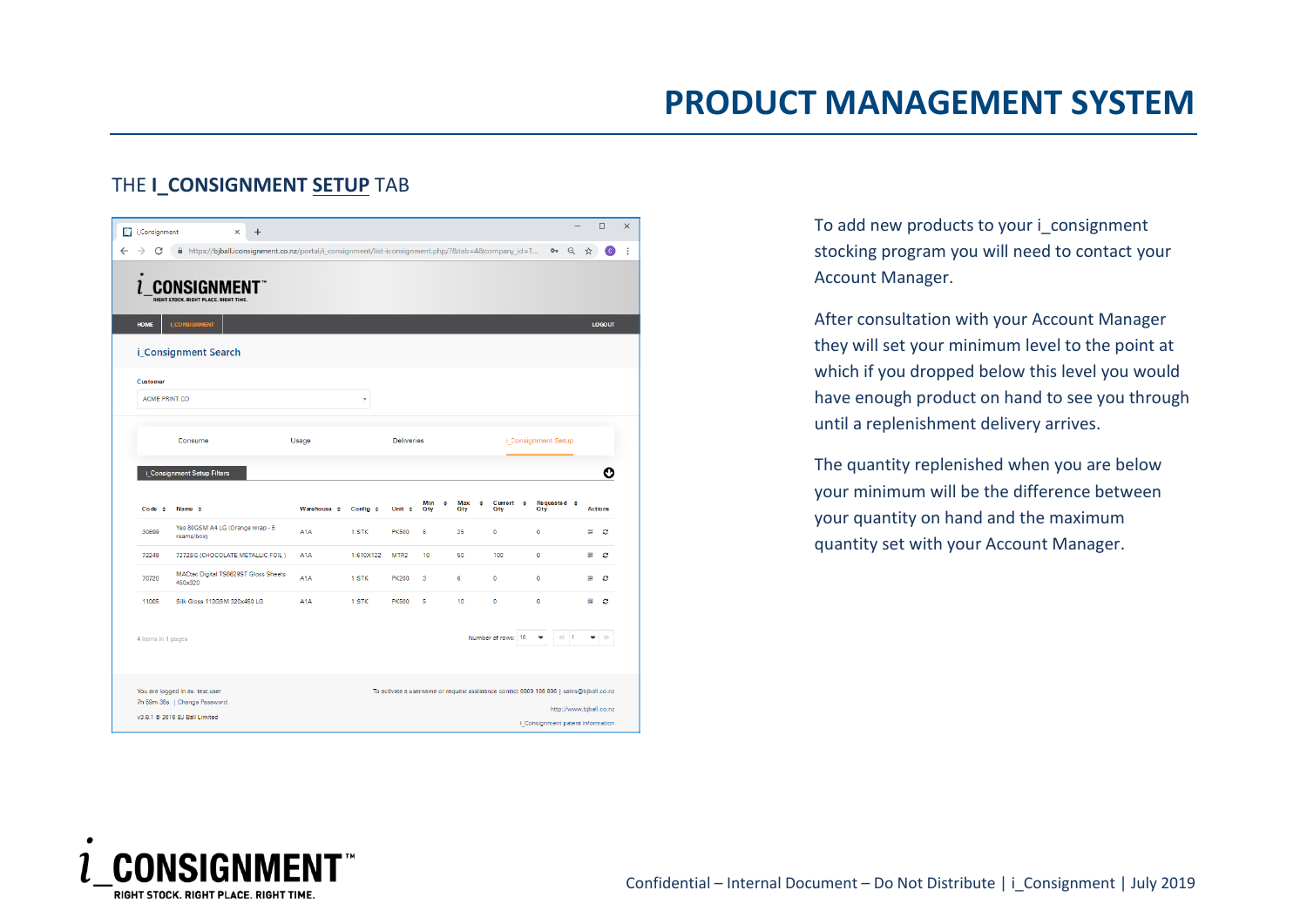## THE **I\_CONSIGNMENT CONSUME** TAB

| $\sqrt{ }$<br>i_Consignment | $\ddot{}$<br>$\times$                                                                                 |               |                  |                   |                                                                                        |   |                       |   |                          |                                        |                | $\Box$        |
|-----------------------------|-------------------------------------------------------------------------------------------------------|---------------|------------------|-------------------|----------------------------------------------------------------------------------------|---|-----------------------|---|--------------------------|----------------------------------------|----------------|---------------|
| $\rightarrow$<br>С          | film ttps://bjball.iconsignment.co.nz/portal/i_consignment/list-iconsignment.php/?&tab=1&company_id=T |               |                  |                   |                                                                                        |   |                       |   |                          | $\Theta$<br>$O_T$                      | ☆              | C.            |
|                             | RIGHT STOCK, RIGHT PLACE, RIGHT TIME.                                                                 |               |                  |                   |                                                                                        |   |                       |   |                          |                                        |                |               |
| <b>HOME</b>                 | <b>LCONSIGNMENT</b>                                                                                   |               |                  |                   |                                                                                        |   |                       |   |                          |                                        |                | <b>LOGOUT</b> |
|                             | i_Consignment Search                                                                                  |               |                  |                   |                                                                                        |   |                       |   |                          |                                        |                |               |
| <b>Customer</b>             |                                                                                                       |               |                  |                   |                                                                                        |   |                       |   |                          |                                        |                |               |
| ACME PRINT CO               |                                                                                                       |               |                  |                   |                                                                                        |   |                       |   |                          |                                        |                |               |
|                             | Consume<br>Usage                                                                                      |               |                  | <b>Deliveries</b> |                                                                                        |   |                       |   | i_Consignment Setup      |                                        |                |               |
|                             | <b>Consume Filters</b>                                                                                |               |                  |                   |                                                                                        |   |                       |   |                          |                                        |                | O             |
|                             |                                                                                                       |               |                  |                   |                                                                                        |   |                       |   |                          |                                        |                |               |
| $Code \div$                 | Name $\div$                                                                                           | Config $\div$ | Unit $\div$      | Min<br><b>Qty</b> | ٠<br><b>Max</b><br><b>Qty</b>                                                          | ٠ | Current<br><b>Qty</b> | ÷ | <b>Next</b><br>Replenish | ٠                                      | <b>Actions</b> |               |
| 30699                       | Yes 80GSM A4 LG (Orange wrap - 5 reams/box)                                                           | 1:STK         | <b>PK500</b>     | 6                 | 25                                                                                     |   | ۰                     |   | $\bullet$                |                                        |                |               |
| 72249                       | 7272SG (CHOCOLATE METALLIC FOIL)                                                                      | 1:610X122     | MTR <sub>2</sub> | 10 <sup>10</sup>  | 50                                                                                     |   | 100                   |   | $\mathbf 0$              |                                        | E              | ÷             |
| 70720                       | MACtac Digital TS6629ST Gloss Sheets<br>450x320                                                       | 1:STK         | <b>PK200</b>     | з                 | 6                                                                                      |   | $\circ$               |   | $\bullet$                |                                        |                |               |
|                             |                                                                                                       |               |                  |                   |                                                                                        |   |                       |   |                          |                                        |                |               |
| 11005                       | Silk Gloss 113GSM 320x450 LG                                                                          | 1:STK         | <b>PK500</b>     | 5                 | 10                                                                                     |   | $\bullet$             |   | $\mathbf{0}$             |                                        | E              |               |
| 4 items in 1 pages          |                                                                                                       |               |                  |                   |                                                                                        |   | Number of rows: 10    |   |                          | $\ddot{\phantom{a}}$<br>$\overline{1}$ |                |               |
|                             | You are logged in as: test.user<br>7h 59m 56s   Change Password                                       |               |                  |                   | To activate a username or request assistance contact 0800 106 606   sales@bjball.co.nz |   |                       |   |                          | http://www.bjball.co.nz                |                |               |

From this tab you can record stock usage and view transactions for a given product.

#### Consume stock

Whenever stock is used it must be recorded as consumption in i\_consignment. By doing so the new current quantity will be compared to the minimum quantity, and if it is lower than the minimum an automated replenishment will be created and delivered.

Click  $\blacksquare$  to consume stock and record a job reference.

#### View Transactions

At any time you can review the transactions that have occurred for a given item. Transactions represent all the movements for an item which determines the current quantity on hand.

Click  $\blacksquare$  to consume stock and record a job reference.

 $\frac{1}{\cdot}$  Select the dropdown arrow  $\bullet$  to show search options to help you find products faster.

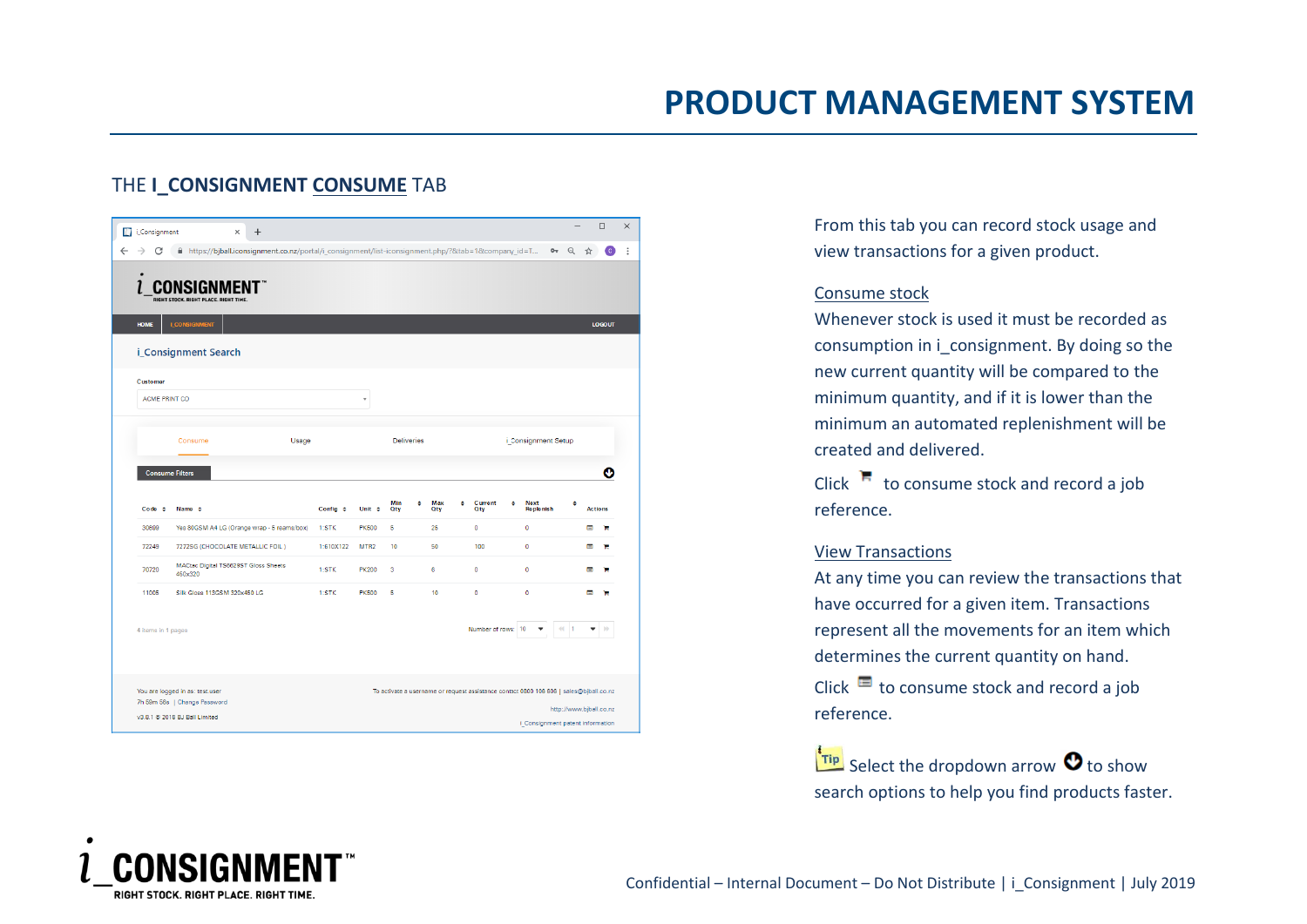|                 |                      | RIGHT STOCK. RIGHT PLACE. RIGHT TIME. |             |                                     |                             |              |                |                     |                |               |
|-----------------|----------------------|---------------------------------------|-------------|-------------------------------------|-----------------------------|--------------|----------------|---------------------|----------------|---------------|
| <b>HOME</b>     | <b>I_CONSIGNMENT</b> |                                       |             |                                     |                             |              |                |                     |                | <b>LOGOUT</b> |
|                 |                      | i_Consignment Search                  |             |                                     |                             |              |                |                     |                |               |
| <b>Customer</b> | ACME PRINT CO        |                                       |             | ÷                                   |                             |              |                |                     |                |               |
|                 | Consume              |                                       |             | <b>Usage</b>                        | <b>Deliveries</b>           |              |                | i_Consignment Setup |                |               |
|                 | <b>Usage Filters</b> |                                       |             |                                     |                             |              |                |                     |                | O             |
|                 | Number $\div$        | Date $\sim$                           | $Code \div$ | Name $\div$                         | Reference $\div$            | $Inc \oplus$ | Dec $\div$     | Oty $\div$          | <b>Actions</b> |               |
| ъ               | 00000470             | 23-07-2019 01:06<br><b>pm</b>         | 72249       | 7272SG (CHOCOLATE METALLIC<br>FOIL) | <b>Job 125</b>              |              | 3              | 85                  |                | Reverse       |
|                 | 00000469             | 23-07-2019 01:03<br>pm                | 72249       | 7272SG (CHOCOLATE METALLIC<br>FOIL) | <b>Job 124</b>              |              | $\overline{7}$ | 88                  |                |               |
| е               |                      | 23-07-2019 01:03<br>pm                | 72249       | 7272SG (CHOCOLATE METALLIC<br>FOIL) | <b>Job 123</b>              |              | 5              | 95                  |                |               |
| е               | 00000468             |                                       |             |                                     |                             |              |                |                     |                |               |
| ◎               | 00000467             | 17-07-2019 01:31<br>pm                | 72249       | 7272SG (CHOCOLATE METALLIC<br>FOIL) | Accept consignment<br>stock | 100          |                | 100                 |                |               |

## THE **I\_CONSIGNMENT USAGE** TAB

From this tab you can review historical data, and reverse a transaction if an error has been made.

#### Reverse

If you have consumed the wrong stock in error it is possible to reverse the usage transaction. However, of the usage has already been invoiced then this feature is not available and you will need to raise a credit note request with your account manager.

 $\frac{1}{\pi}$  Select the dropdown arrow  $\bullet$  to show search options to help you find transactions faster.